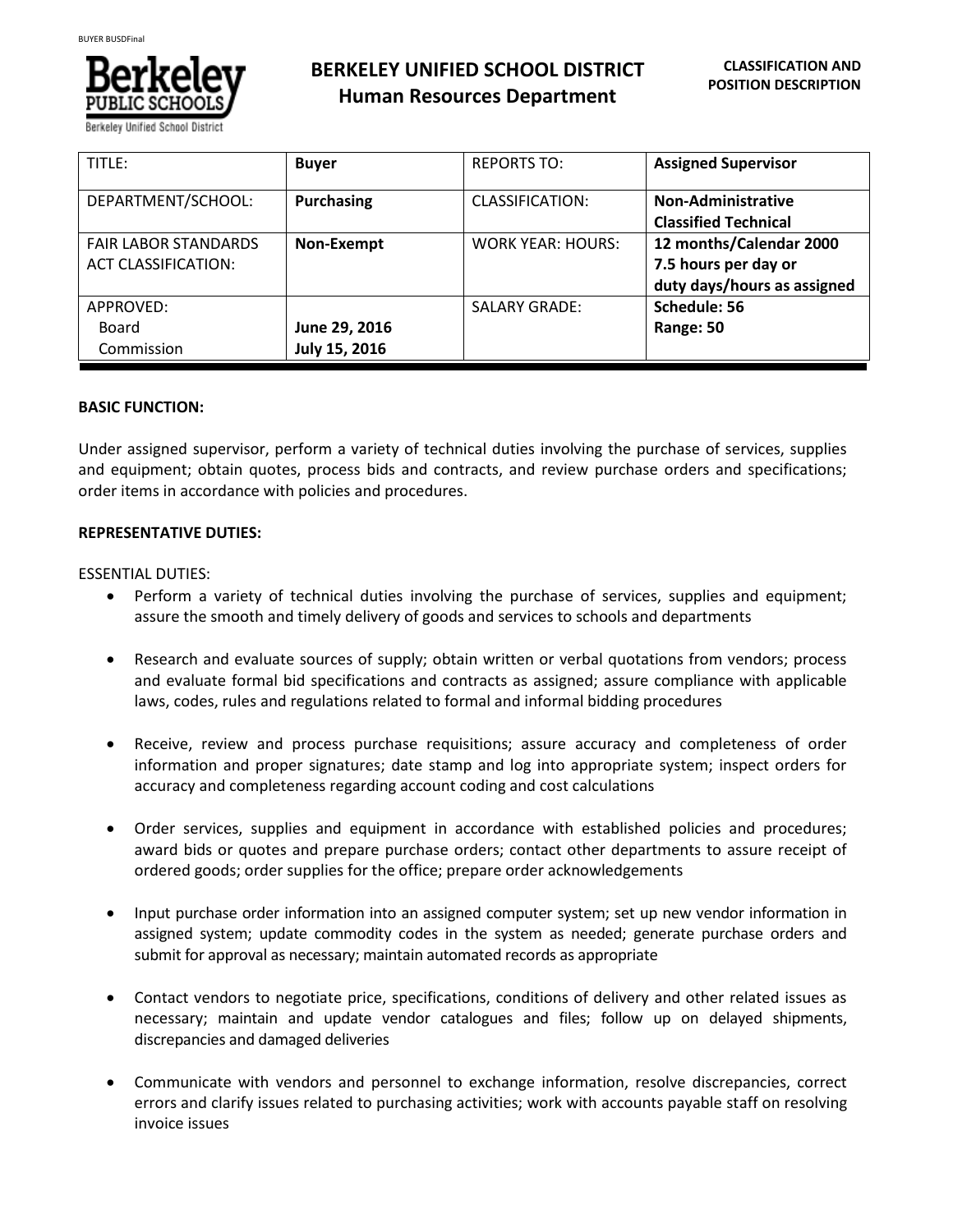- Prepare and maintain a variety of records and reports related to purchase orders, inventory, expenditures, product information, prices and assigned activities; maintain files of purchase orders, insurance certificates, W-9s, and other document files as assigned
- Operate a variety of office equipment including a calculator, copier, fax machine, printer, computer and assigned software
- Prepare a variety of correspondence related to the purchasing function; receive and respond to emails and phone inquiries; receive and sort USPS mail
- Provide training in the proper use of purchasing software to employees as needed

# OTHER DUTIES:

Perform related duties as assigned

# **KNOWLEDGE AND ABILITIES:**

# KNOWLEDGE OF:

Basic purchasing policies, practices and terminology

Applicable laws, codes, regulations, policies and procedures

Local vendors and sources of supply

Technical aspects of researching, comparing and purchasing supplies, materials and equipment

Record-keeping and report preparation techniques

Operation of standard office equipment including a computer and assigned software

Interpersonal skills using tact, patience and courtesy

Oral and written communication skills

Telephone techniques and etiquette

Correct English usage, grammar, spelling, punctuation and vocabulary

Mathematical computations

#### ABILITY TO:

Perform a variety of technical duties involving the purchase of services, supplies and equipment Research and evaluate sources of supply Obtain verbal and written price quotations Prepare, review, verify and process purchasing forms and documents Order items in accordance with policies and procedures Maintain vendor lists and catalogs Process bid specifications Operate standard office equipment including a computer and assigned software Establish and maintain cooperative and effective working relationships with others Understand and follow oral and written directions Plan and organize work Communicate effectively both orally and in writing Maintain records and prepare reports Meet schedules and time lines Add, subtract, multiply and divide quickly and accurately Type or input data at an acceptable rate of speed